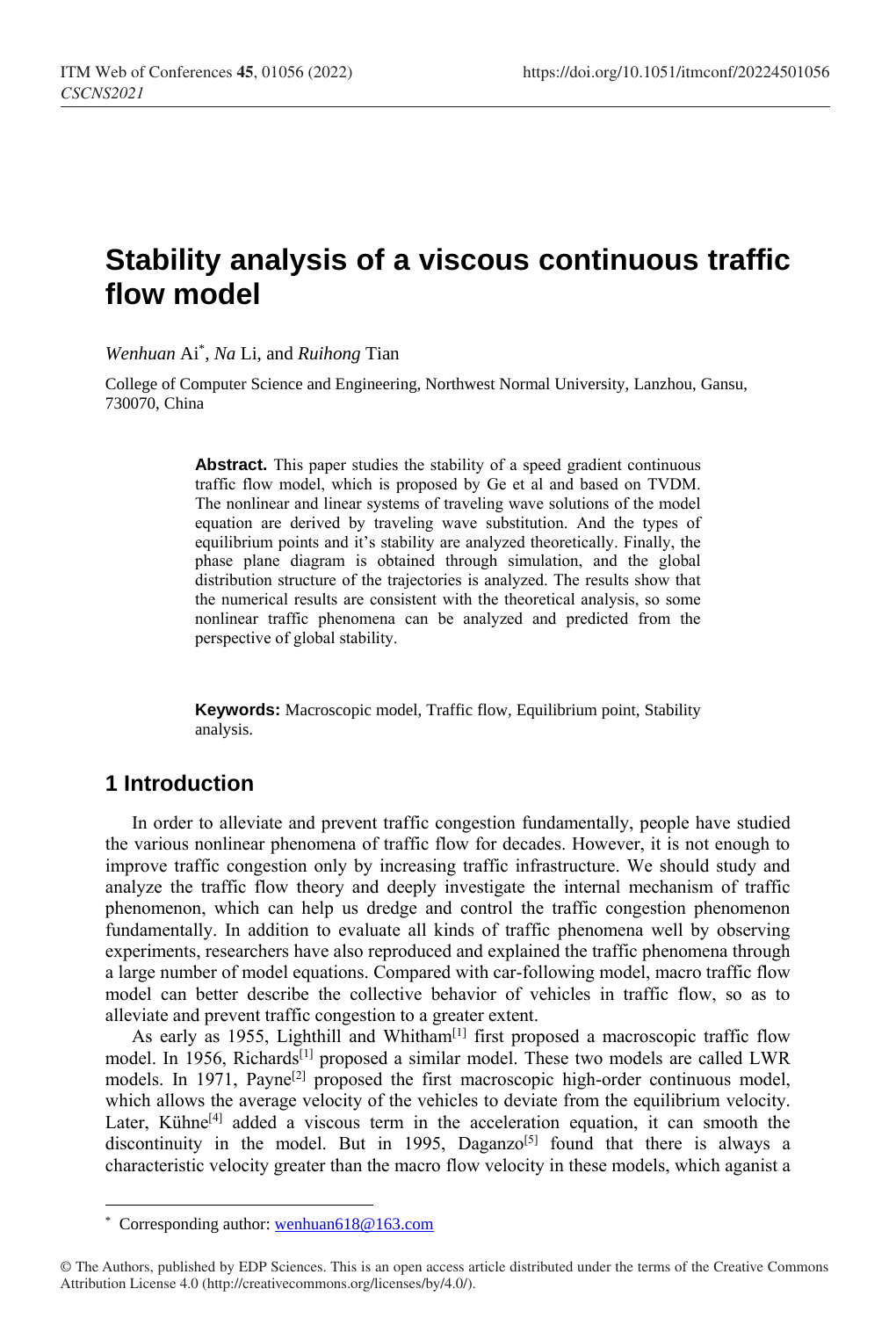basic principle of traffic flow. In order to overcome this problem, researchers proposed some anisotropic macroscopic traffic flow models. In 2000,  $Aw^{[6]}$  first proposed the anisotropic speed gradient model. After that, some similar macro anisotropic models had been proposed<sup>[7-10]</sup>.

At present, the research on macro traffic flow mainly focus on analyzing the stability by using characteristic analysis method, deriving the solution equations of different regions<sup>[8,9,10]</sup>. There are few studies on the equilibrium point and its stability. Therefore, this paper studies and analyzes the macro model from this point of view. Firstly, we can study the type and stability of equilibrium points in macroscopic traffic flow model, then we can study the most common traffic flow state instability phenomenon from the equilibrium point, so it is particularly necessary to study the equilibrium point and stability of traffic flow.

The rest of this paper is organized as follows. In Section 2, the model is derived. The properties of the equilibrium points are analyzed in Section 3. The numerical simulation is carried out in Section 4, and finally summarized.

## **2 Model and it's derivation**

In this paper, we study and analyze a new speed gradient continuous traffic flow model, which is based on TVDM and proposed by  $Ge^{[10]}$  et al. The expression is as follows:

$$
\begin{cases} \frac{\partial \rho}{\partial t} + \frac{\partial (\rho v)}{\partial x} = 0 \\ \frac{\partial v}{\partial t} + v \frac{\partial v}{\partial x} = [V_e(\rho) - v]/T + c(\rho) \frac{\partial v}{\partial x} + \mu(\rho) \frac{\partial^2 v}{\partial x^2} \end{cases}
$$
 (1)

where  $\rho$  is the average density, v is the average velocity, T is the relaxation time,  $V_e(\rho)$  is the equilibrium velocity,  $c(\rho) = \Delta/\tau$  is the disturbance propagation velocity,  $\mu(\rho) = (1 - p)\pi^2(\rho)$  is viscosity coefficient, p is the weight coefficient.  $\tau$  is the time needed for the backward propagated disturbance to travel a distance of  $\Delta$ .

Supposing that there are traveling wave solutions  $\rho(z)$  and  $v(z)$  in the model, where  $z = x - ct$  and the traveling wave velocity  $c < 0$ . Substituting them into the Eq. (1), we can get the following results.

$$
-c\rho_z + \rho v_z + v\rho_z = 0 \tag{2}
$$

$$
-c v_z + (v - c_0) v_z = [V_e(\rho) - v]/T + \mu_0 v_{zz}
$$
\n(3)

The two sides of Eq. (2) are integral to z, we have

$$
-c\rho + q = const = q,
$$
  
\n
$$
q = q_* + c\rho
$$
\n(4)

From Eq. (4), we can get

$$
v = \frac{q}{\rho} = \frac{q}{\rho} + c \tag{5}
$$

Substitute Eq. (4) into Eq. (3)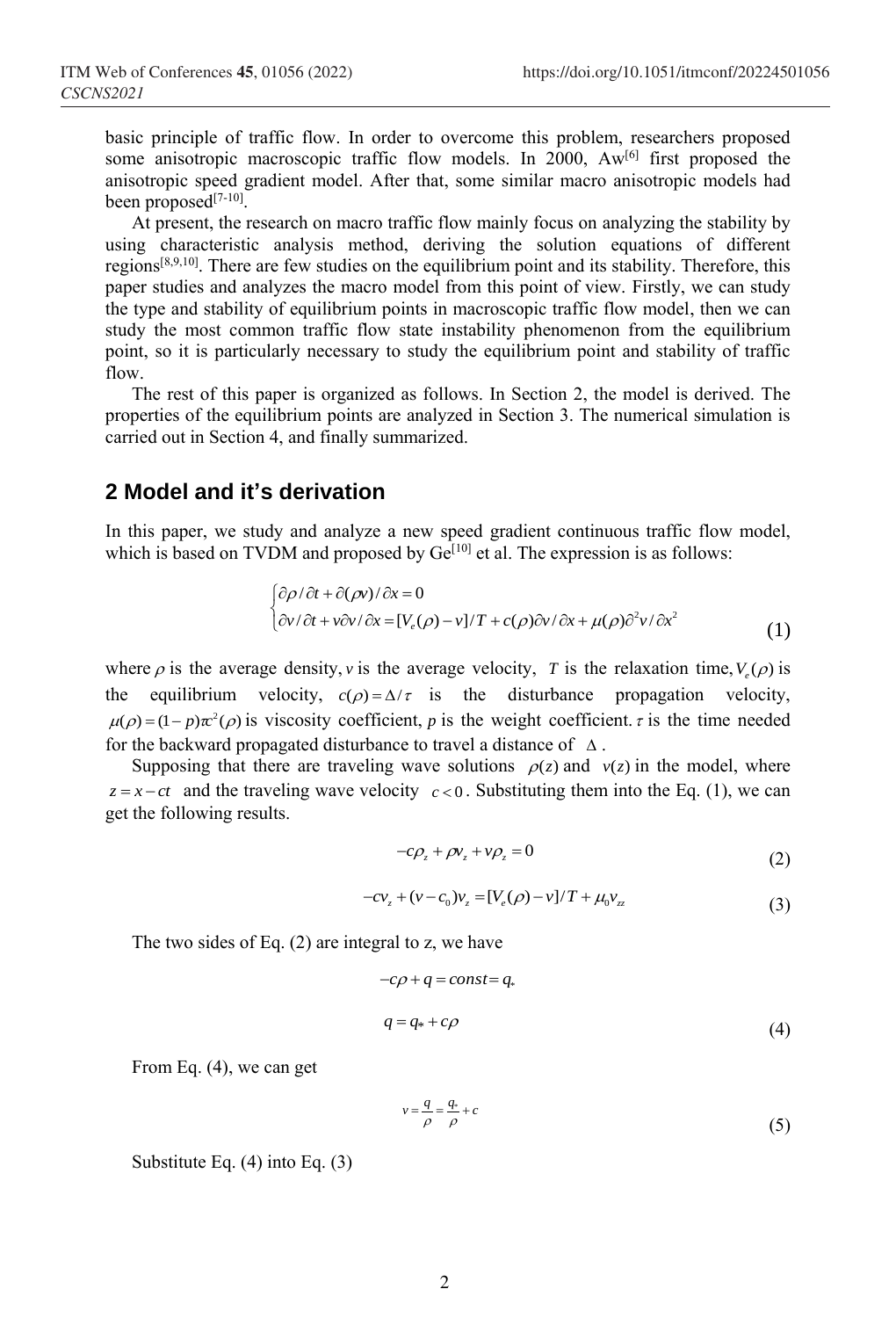$$
-c(-\frac{q_*}{\rho^2})\rho_z + (\frac{q_*}{\rho} + c - c_0)(-\frac{q_*}{\rho^2})\rho_z = \frac{1}{T}(V_e - \frac{q_*}{\rho} - c) + \mu_0(-\frac{q_*}{\rho^2})\rho_z
$$
(6)

The second order ordinary differential equation about  $\rho(z)$  can be obtained by simplifying.

$$
\rho_{z} - g(\rho, q_*)\rho_z - f(\rho, c, q_*) = 0 \tag{7}
$$

where

$$
g(\rho, q_*) = \frac{1}{\mu_0} \left(\frac{q_*}{\rho} - c_0\right) \tag{8}
$$

$$
f(\rho, c, q_*) = \frac{\rho}{T\mu_0 q_*} [\rho V_e(\rho) - q_* - c\rho]
$$
\n(9)

Let  $y = d\rho/dz$ , Eq. (7) can be transformed into a system of first order ordinary differential equations (or called nonlinear dynamic system) with respect to *y* .

$$
\begin{cases}\n d\rho/dz = y \\
 dy/dz = g(\rho, q_s)y + f(\rho, c, q_s)\n\end{cases}
$$
\n(10)

#### **3 Equilibrium and stability**

If the right term of the system (10) is zero, we can obtain  $y=0$  and  $f=0$ . So the equilibrium point  $(\rho_i, 0)$  can be determined,  $\rho_i$  for short. The right term of the second equation in the system (10) can also be linearized through the Taylor expansion at the equilibrium point, and the higher order term is ignored, then the linearized system of Eq. (10) can be derived as follows:

$$
\begin{cases}\nd\rho/dz = y \\
dy/dz = g(\rho_i, q_*)y + f'(\rho_i, c, q_*)(\rho - \rho_i)\n\end{cases}
$$
\n(11)

We obtain the Jacobian matrix of the system (11) at the equilibrium points as

$$
L = \begin{bmatrix} 0 & 1 \\ f_i & g_i \end{bmatrix}
$$
 (12)

and the Jacobian characteristic equation as

$$
\lambda^2 - g_i \lambda - f_i = 0 \tag{13}
$$

where  $g_i = g(\rho_i, q_*)$ ,  $f_i = f'(\rho_i, c, q_*)$ .

Since  $f = 0$  at the equilibrium point, we have  $\rho_i V_e(\rho_i) - q_* - c\rho_i = 0$ , then we can get

$$
g_i = \frac{1}{\mu_0} \left( \frac{q_*}{\rho_i} - c_0 \right) \tag{14}
$$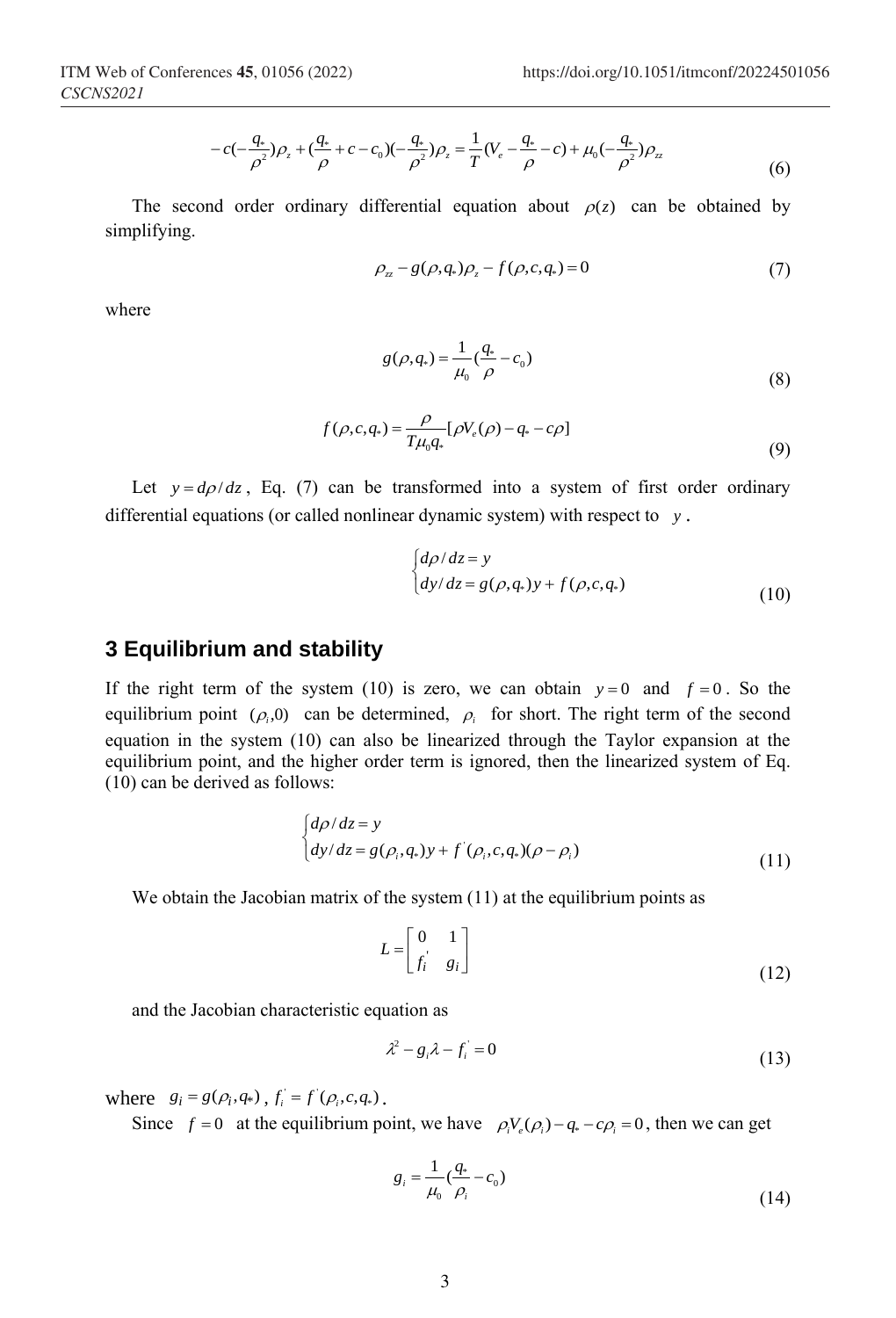$$
f_i = \frac{q_* + \rho_i^2 V_e(\rho_i)}{T \mu_0 q_*}
$$
\n(15)

According to the qualitative theory of differential equation, the types of equilibrium point of linear system (11) can be determined, as shown in table 1.

**Table 1.** Types of equilibrium points for linear dynamical systems (11).

| $g_i^2 + 4f_i$ |          | Types of the equilibrium points |  |
|----------------|----------|---------------------------------|--|
|                |          | Saddle point                    |  |
|                |          | Nodal point                     |  |
|                | $\neq 0$ | Spiral point                    |  |
|                |          | Central point                   |  |

The linear system(11) is unstable at the saddle point when  $z \rightarrow \pm \infty$ ; and stable at the nodal or spiral point for  $z \to +\infty$  (or  $z \to -\infty$ ) when  $g_i < 0$  (or  $g_i > 0$ ). According to the Hartman-Gorban linearization theorem<sup>[\[11\]](#page-5-1)</sup>, when the eigenvalues of nonlinear system have non-zero real parts, that is, the equilibrium point is a non central point, the stability of nonlinear system and linear system at equilibrium point is consistent. It is difficult to appear a central point in the traffic flow model, so we discussed it here.

## **4 Numerical simulation**

The equilibrium point of linear system (11) can be solved for any given set of  $c$  and  $q_*$ . Then according to table 1, the type of equilibrium point and its stability can be determined and are shown in table 2. Equilibrium velocity function proposed in Ref. [12] is selected for numerical simulation.

$$
V_e[\rho] = v_f \left\{ \left[ 1 + \exp\left( \frac{\rho/\rho_m - 0.25}{0.06} \right) \right]^{-1} - 3.72 \times 10^{-6} \right\}
$$
(16)

Other parameters in the model are as follows:

$$
v_f = 30m/s
$$
,  $\rho_m = 0.2 \text{veh/m}$ ,  $T = 10s$ ,  $P = 0.86$ ,  $c(\rho) = 1 \text{ lm/s}$ ,  $\mu(\rho) = 154$ 

**Table 2.** Types and stabilities of some equilibrium points of linear system (11) with the given model parameters, where  $\Delta_i = g_i^2 + 4f_i$ ,  $i = 1,2,3$ .

| $(c,q_*)$   | $\rho_{\scriptscriptstyle 1}$  | $\rho_{2}$                                | $\rho$ <sub>3</sub>                     |
|-------------|--------------------------------|-------------------------------------------|-----------------------------------------|
| $(-1.371,0$ | 0.0119                         | 0.0744                                    | 0.2626                                  |
| .36)        | $f > 0$ , saddle point         | $\Delta_i < 0$ , $g_i < 0$ , spiral point | $f_i > 0$ , saddle point                |
|             | Unatable                       | Stable for $z \rightarrow +\infty$        | Unatable for $z \rightarrow \pm \infty$ |
|             | for $z \rightarrow \pm \infty$ | Unstable for $z \rightarrow -\infty$      |                                         |
| $(-1.38,0.$ | 0.0301                         | 0.0512                                    |                                         |
| 80)         | $f > 0$ , saddle point         | $\Delta_i < 0$ , $g_i < 0$ , spiral point |                                         |
|             | Unatable                       | Stable for $z \rightarrow +\infty$        |                                         |
|             | for $z \rightarrow \pm \infty$ | Unstable for $z \rightarrow -\infty$      |                                         |

Using the two sets of parameters in table 2 to simulate the system (10) respectively. We can obtain the phase plane diagrams near the equilibrium point as shown in figure 1. The corresponding equilibrium points are marked in the phase plane diagrams.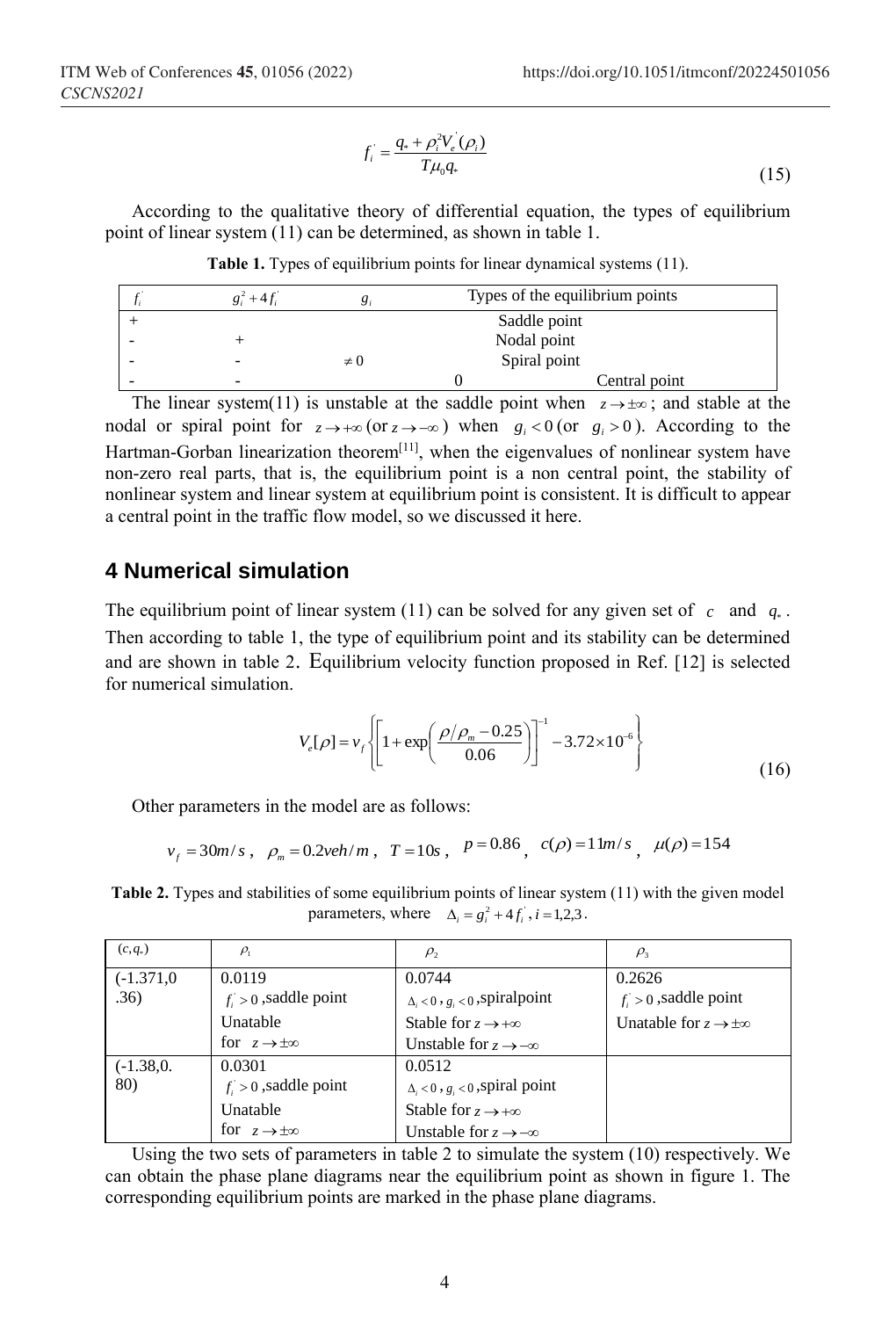ITM Web of Conferences **45**, 01056 (2022) *CSCNS2021*



**Fig. 1.** Trajectories in  $\rho - y$  phase plane with the parameters: (a)  $c = -1.371$  and  $q_* = 0.36$ ; (b)  $c = -1.38$  and  $q_* = 0.80$ .

It can be seen from figure 1.(a) that  $(\rho_1, 0)$  and  $(\rho_3, 0)$  are saddle points, when  $z \to \pm \infty$ , the trajectory is far away from this point, and the system is unstable at this point.  $(\rho_2, 0)$  is spiral point, when  $z \rightarrow +\infty$ , there are several spiral trajectories close to the saddle points tend to focus on  $(\rho_2, 0)$ , indicating that the system is stable; when  $z \to -\infty$ , these trajectories are far away from spiral point and finally tend to infinity, indicating that the system is unstable at that point, which can be regarded as the saddle point-spiral point-saddle point solution of the system. In figure 1.(b),  $(\rho_1, 0)$  is saddle point, when  $z \rightarrow \pm \infty$ , the system is unstable; ( $\rho$ <sub>2</sub>,0) is the spiral point, the trajectories starting from  $(0.03,0)$  tends to focus on the spiral point for  $z \rightarrow +\infty$ , indicating that the system is stable; when  $z \rightarrow -\infty$ , these trajectories are far away from the spiral point, the system is unstable. Finally, the results show that the numerical results are consistent with theoretical analysis. The trajectories show the global structure of the interaction of multiple equilibrium points, reflecting the influence of different types of equilibrium points on the trajectories around them.

## **5 Conclusion**

In this paper, we studied a new speed gradient continuous traffic flow model based on TVDM, and discussed the types of equilibrium points and their stability states. Numerical simulation on the phase plane shows that the numerical results are consistent with the theoretical analysis. The results is helpful to describe and study nonlinear traffic phenomena.

The authors would like to thank the anonymous referees and the editor for their valuable opinions. This work is partially supported by the National Natural Science Foundation of China under the Grant No. 61863032 and the Natural Science Foundation of Gansu Province of China under the Grant No. 20JR5RA533 and the China Postdoctoral Science Foundation Funded Project (Project No.: 2018M633653XB) and the "Qizhi" Personnel Training Support Project of Lanzhou Institute of Technology (2018QZ-11) and Gansu Province Educational Research Project (Grant No. 2021A-166).

### **References**

<span id="page-4-1"></span><span id="page-4-0"></span>1. Lighthill M J, Whitham G B. On Kinematic Waves. II. A Theory of Traffic Flow on Long Crowded Roads[J]. Proceedings of The Royal Society A Mathematical Physical and Engineering Sciences, 1955, 229(1178):317-345.